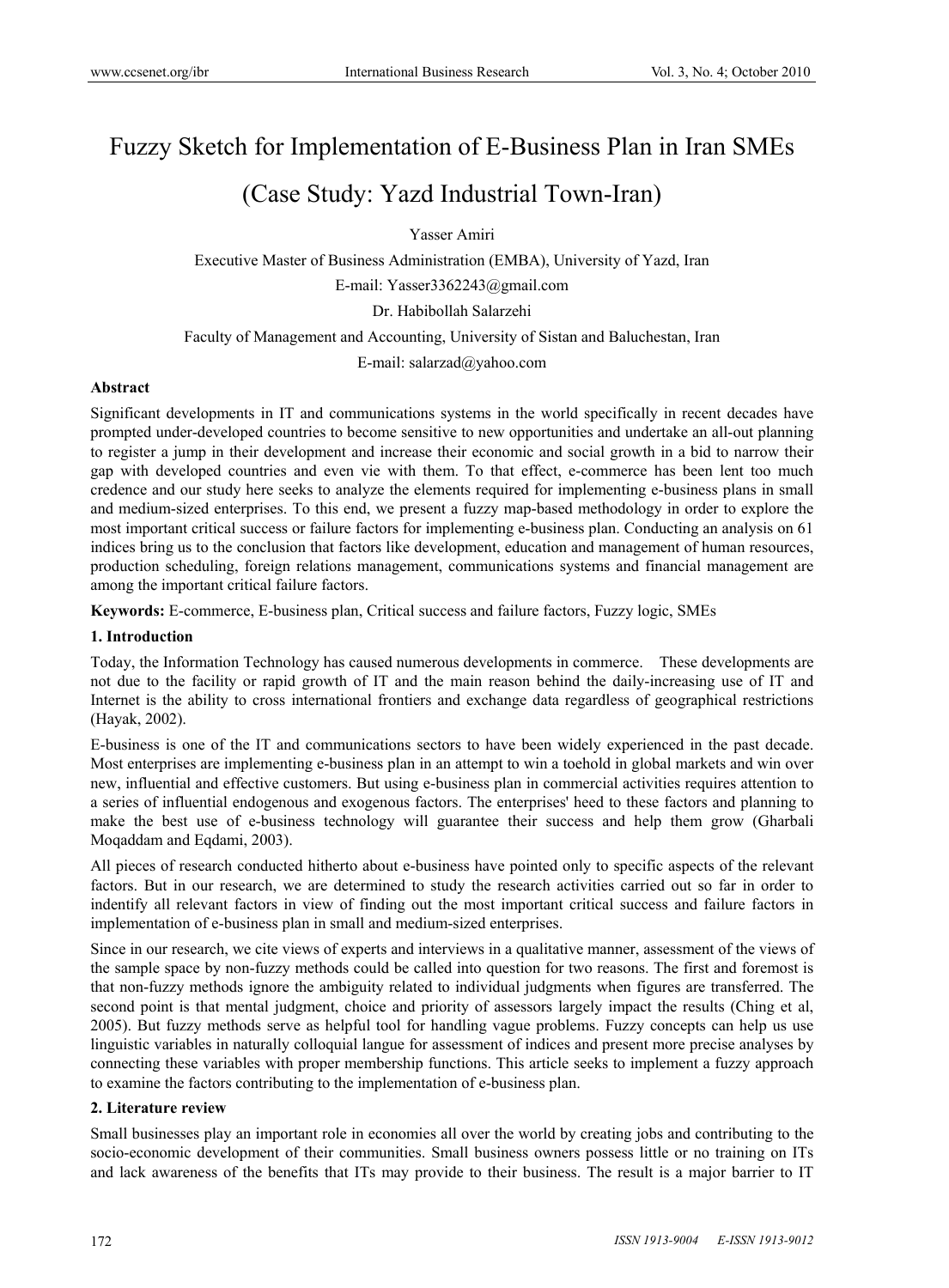adoption. The smaller the enterprise, the greater that this problem becomes, since most small companies are not using IT for their business activities (Wolcott, 2008).

Electronic business is defined as doing business through automatic transactions, exchanges and interactions by information and communications technologies in view of economic objectives. E-business may include inter-organizational systems like telephone, Internet, email or intranet to support online commerce. Therefore, one can say that e-business requires automatic transactions in business (Hanafizadeh, 2006)

Depending on whether organizations or individuals are the adversary party, e-business could be classified as follows. Relationships take shape based on commercial objectives.

- Business to Business (B2B)
- Business to Consumer (B2C)
- Consumer to Consumer (C2C)
- Business to Government (B2G)
- Government to Business (G2B)

E-business plan in different markets requires knowledge about the obstacles on the way of implementing this technology in the economy of each country (with regards to cultural, social, political and economic differences) specifically in their financial markets. Numerous studies have been conducted about these obstacles and we refer to them in short.

Akkerenand and Cavaye (2002) have divided the factors influencing electronic commerce into three groups:

1) The features of manager and owner (perceived interests, computer knowledge, self-confidence, perceived control, mental norms)

2) Investment efficiency rate

3) Features of the organization (readiness, external pressure, complexity of structure, information intensity)

Flynn and Purchase (2001) have their own classification of barriers:

1) Technical barriers: encoding, lack of qualified staff, low-speed Internet, compatibility to different systems

2) Financial barriers: Inability to reach the proper output, high-risk investment, costly training of staff, lack of productivity and mistrust of the market, available credit, high implementation costs

3) Organizational barriers: Lack of commerce models, weak programming and organization, lack of enough knowledge, lack of infrastructure, resistance of trade partners, implementation scheduling, lack of interest in EC

4) Behavioral barriers: Confidence and risk, cheating, resistance to any change in the current processes, need for new training courses

Mukti (2000) examined the barriers to implementation of EC and expressed them in terms of significance as follows: security, financial and contractual barriers, hackers intervention, lack of skilful IT staff, Internet phishing, lack of globalization activities, confidentiality, ownership, insufficient computers and Inquisition.

In developing countries, extensive Internet restrictions could be attributed to the market and infrastructural factors controlling access to ICTs (Mercer, 2006).

Moreover, producers of ICT products have found leading distributors often in developed countries thereby limiting the access to developing countries. Lack of access to credit cards is a main barrier to e-business development. Previous studies have reached that conclusion in B2C electronic commerce in Russia, India and Latin America. In Asia, between 35 and 40 percent of exchanges are carried out in cash (face-to-face) (Biederman, 2002). Other aspects of financial systems have also lagged behind standards and they have failed to progress as they merit. For instance in the Caribbean islands, banks offer no online exchanges or electronic payment.

Political barriers are created in an organized way by official groups. Many developing countries lack any regulations to recognize and certify digital and electronic signature. Some developing countries regard ICT products as luxury materials and they levy customs duties, value-added tax and extra commercial rights on them (UNCTAD, 2002). For their part, weak official organs contribute to lowering the customer's confidence in EC and their inclination for online purchase.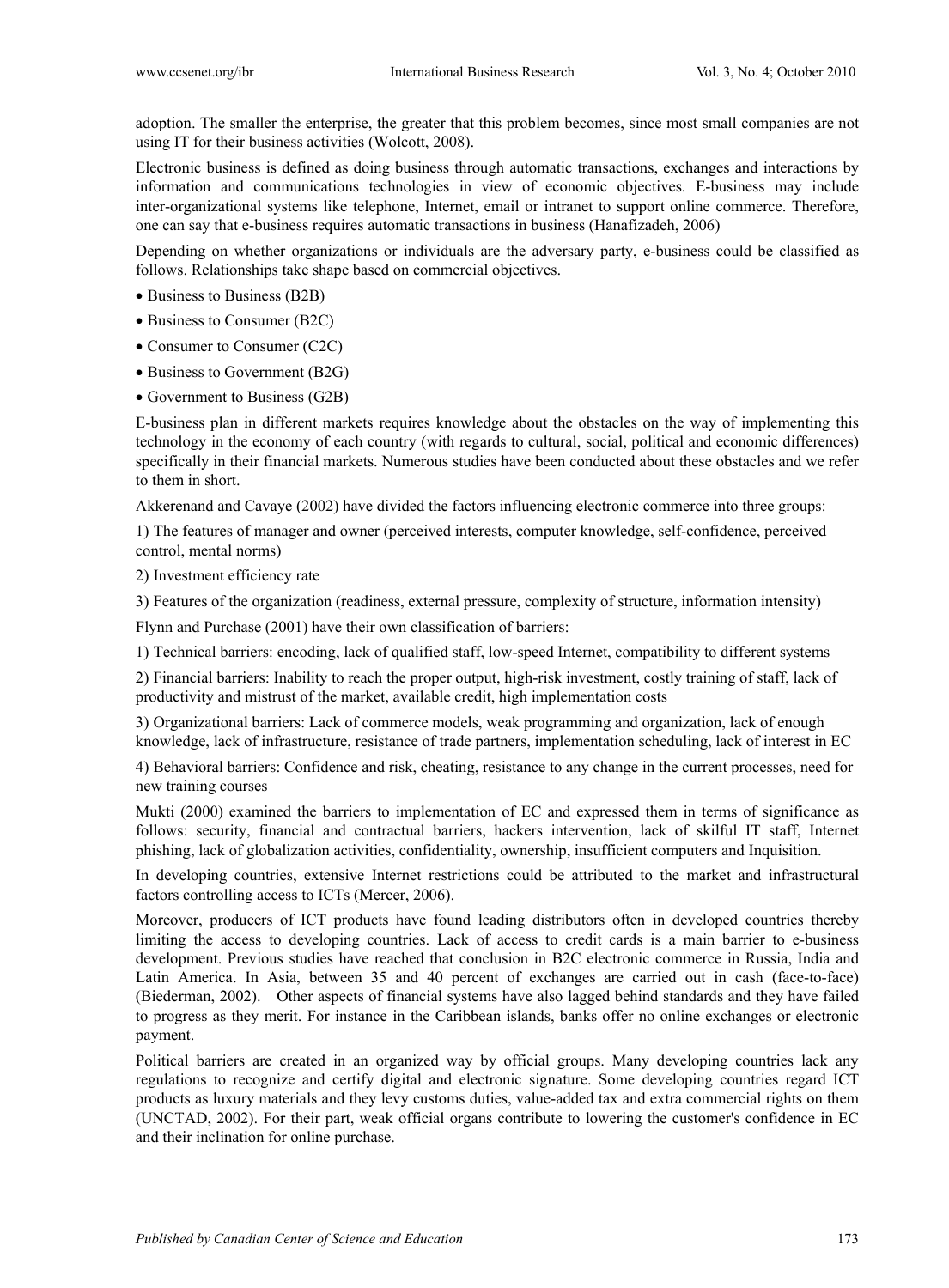A relevant study conducted in Brazil attributes the low rate of incompatibility with EC to the lack of any EC regulations, insufficient support for Internet purchases, concerns about privacy and confidentiality and Internet taxation (Tigre and Dedrick, 2004).

In developing countries, the organization's staff, the nature of the activity, technological resources, lack of knowledge about potential opportunities, incompatibility with new phenomena and inclination for inertia result in a negative impression about EC (Molla and Licker, 2005).

The lack of knowledge among customers about the advantages of EC and their mistrust of the electronic service providers also hinder any development of EC in these countries. For instance, the low level of tendency to use credit cards in Latin America is attributed to their mistrust of service providers rather than to their limited access (Hilbert, 2001). Another study showed that confidence in post networks for a 100-dollar package is strongly compatible with GNP per capita (the purchasing power factor). Also, concerns related to post robberies hamper EC in Tanzania (Kshetr, 2007).

A total of 61 indices identified through the literature of the research works already done classified within ten criteria. The elements and factors used in this research are illustrated in Table 1(Ozer, 2002; Kendall, 2001; Cooper, 1999; Grandon & Pearson, 2004; Ling, 2001; Rashid & Qirim, 2001; Wang & Tsai, 2002; Heck & Ribbers, 1999; Daniel & Gkimshaw, 2002; Molla & Licker, 2001; Quaddus & Didi , 2005).

## **3. Methodology**

In this study, we intend to work out a methodology for elucidation of fuzzy sketch and identification of critical success and failure factors in implementation of e-business plan in SMEs by using fuzzy assessment principles.

## *3.1. Sample*

A total of 130 managers and experts from small and medium-sized enterprises active in the Yazd industrial town participated in the study.

## *3.2. Designing the research questionnaire*

A questionnaire based on the factors presented in table 1 has been designed and distributed among participants in question to measure the performance and significance of factors of e-business plan implementation in SMEs. Some variables like the sector in which the firms have been active and duration of the firm's life have been control variables and haven't had effect on the other variables.

The vagueness and uncertainty arising in human evaluation of these indices makes the conclusion inaccurate and imprecise, but the fuzzy logic takes into account the vagueness and uncertainty and offers a proper tool for dealing with them. The linguistic variables and fuzzy numbers used in this research have been proposed in Table 2.

## *3.3. Validity & Reliability of research tool*

In order to endorse the content and criterion validity, the university professors and experts were asked to express themselves about the items of each factor using the following terms: absolutely appropriate, appropriate, somewhat appropriate, inappropriate and absolutely inappropriate. Once the views collected, the validity of the questionnaire of our research was estimated at 0.894.

The Cronbach's alpha has been calculated in order to confirm the reliability of the questionnaire. It has been computed at 0.970. The alpha calculated for each factor is above 0.70, showing the acceptability of the reliability of the questionnaire.

## *3.4. Integration of views*

Many methods like average, median and mode could be used for integrating the evaluations of different decision-makers. Average has largely been used in different pieces of research and here we use it again.

Assume the assessment committee is comprised of *m* assessors,  $E_{t}$   $t = 1, 2, ..., m$  and the elements of e-business are indicated with  $F_j$ ,  $j = 1, 2, ..., n$ . Moreover, suppose that there are  $R_{ij} = (a_{ji}, b_{ji}, c_{ji})$  and  $W_{ij} = (x_{ji}, y_{ji}, z_{ji})$  fuzzy numbers used for estimating linguistic phrases to show the performance and importance of each element respectively.

The following formulas show how the fuzzy ranking mean  $R_j$  and the weighted fuzzy mean  $W_j$  are calculated.

Formula 1:  $R_j = (a_j, b_j, c_j) = (R_{j1}(+)R_{j2}(+)...)+(R_{jm}/m)$ . Formula 2:  $W_i = (x_i, y_i, z_j) = (W_{i1}(+)W_{i2}(+)...)+[W_{im}/m]$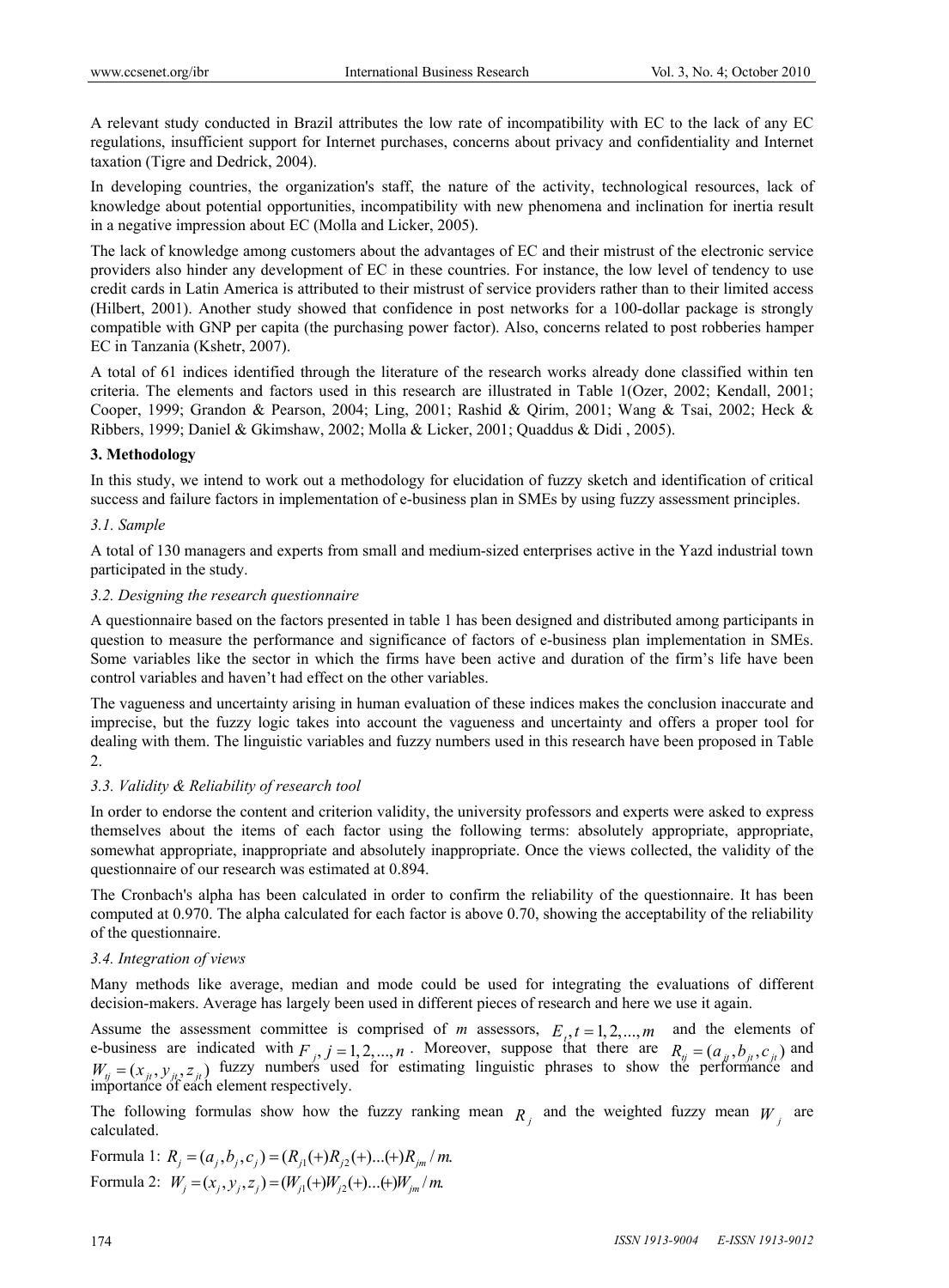The fuzzy numbers corresponding to the linguistic evaluations of the elements have been illustrated in Table 3 in the Appendix.

## *3.5. Locating items on the fuzzy sketch of e-business plan implementation SMEs*

The vertical pivot describes the performance and the horizontal one describes the significance of the factors of implementing e-business plan in SMEs. The data are finalized and each pivot is divided into three segments to give nine geographical locations. Each item will be located in a unique position based on the score it has obtained in the preceding step.

Like a geographical map, this map will locate the items of implementation of e-business plan. The locations on the diameter of the matrix show the balance between the significance and performance. The factors lying there enjoy relative balance because the scores are mean. Three locations above the diameter show defection and fault due to the fact that their performance has not been heeded despite the high importance of elements. And the three locations beneath the diameter indicate the elements with overwork compared to their significance.

Based on the data provided in Table 3 of Appendix, the fuzzy sketch is like Figure 1.

*3.6. Ranking critical success and failure factors in e-business plan implementation* 

The faulty factors are in fact barrier hindering the implementation of e-business plan in SMEs and they are considered to be critical failure factors. Similarly, the factors located beneath are critical success factors. Since it is impossible to concentrate on all of these factors, they need to be ranked and then the most important and most influential of them would be identified by Pareto Law.

3.6.1. Weighted Performance of Factors of E-Business Plan Implementation in SMEs

Considering the significance of factors and their performance together can promote the ability to elucidate the success or failure indicator. Based on this interpretation, the factors with higher degree of significance and performance get higher scores. The significance is multiplied by the performance to produce a fuzzy number for ranking. And for critical failure factors ranking, the important point is that harmful factors are those with lower performance, regardless of their high significance. In order to obtain an indicator to measure the critical degree of these factors, the significance has first to be inversed before being multiplied by performance. The resultant in a progressive form will be indicative of the harmfulness of factors.

Suppose  $W_i$ ,  $R_i$ ,  $j = 1,2,...,n$  are fuzzy performance and fuzzy significance given to the item (j) and we are in the critical success factors area. The fuzzy numbers indicative of the final significance of these factors in success are calculated as follows:

Formula 3:  $CSFS = \sum_{i=1}^{n} (W_i(0)R_i)$  $CSFS = \sum_{i=1}^{n} (W_i(0)R)$ 

On the other hand,  $\overline{m}$  case the aforementioned scores belong to critical failure factors, the fuzzy numbers are calculated as follows:

Formula 4:  $CFFS = \sum_{i=1}^{n} ((1 - W_{i}) (0) R_{i})$  $\mathbf{d}$  (1<sup>t</sup>  $\mathbf{d}$  foilure foote *n*  $CFFS = \sum_{j} ((1 - W_j)(0)R$ <br>success *ling* foilure fect

The critical success and failure factors have been ranked in Tables 4 and 5 in the Appendix.

3.6.2 Most influential critical success and failure factors in e-business plan implementation

In this stage, the scores from the previous stage are ranked in order to clarify their significance to senior managers and decision-makers. The 5<sup>th</sup> column of Table 4 and 5 of Appendix(Index column) show the priority for fuzzy numbers.

Since taking into consideration a large number of variables in a short period of time is impossible, it would be necessary to determine the most influential ones. Pareto Law can help us achieve this objective. According to this law, 80 percent of effects are due to 20 percent of causes. Based on this principle, paying attention to this 20 percent could influence 80 percent of effects. The  $6<sup>th</sup>$  and  $7<sup>th</sup>$  columns of Tables 4 and 5 in the Appendix show the relevant calculations.

According to Table 4 and 5, the most critical failure factors are as follows:

- Development, education and management of human resources
- Production scheduling
- Foreign relations management
- Upgraded communications systems
- Generation and management of finance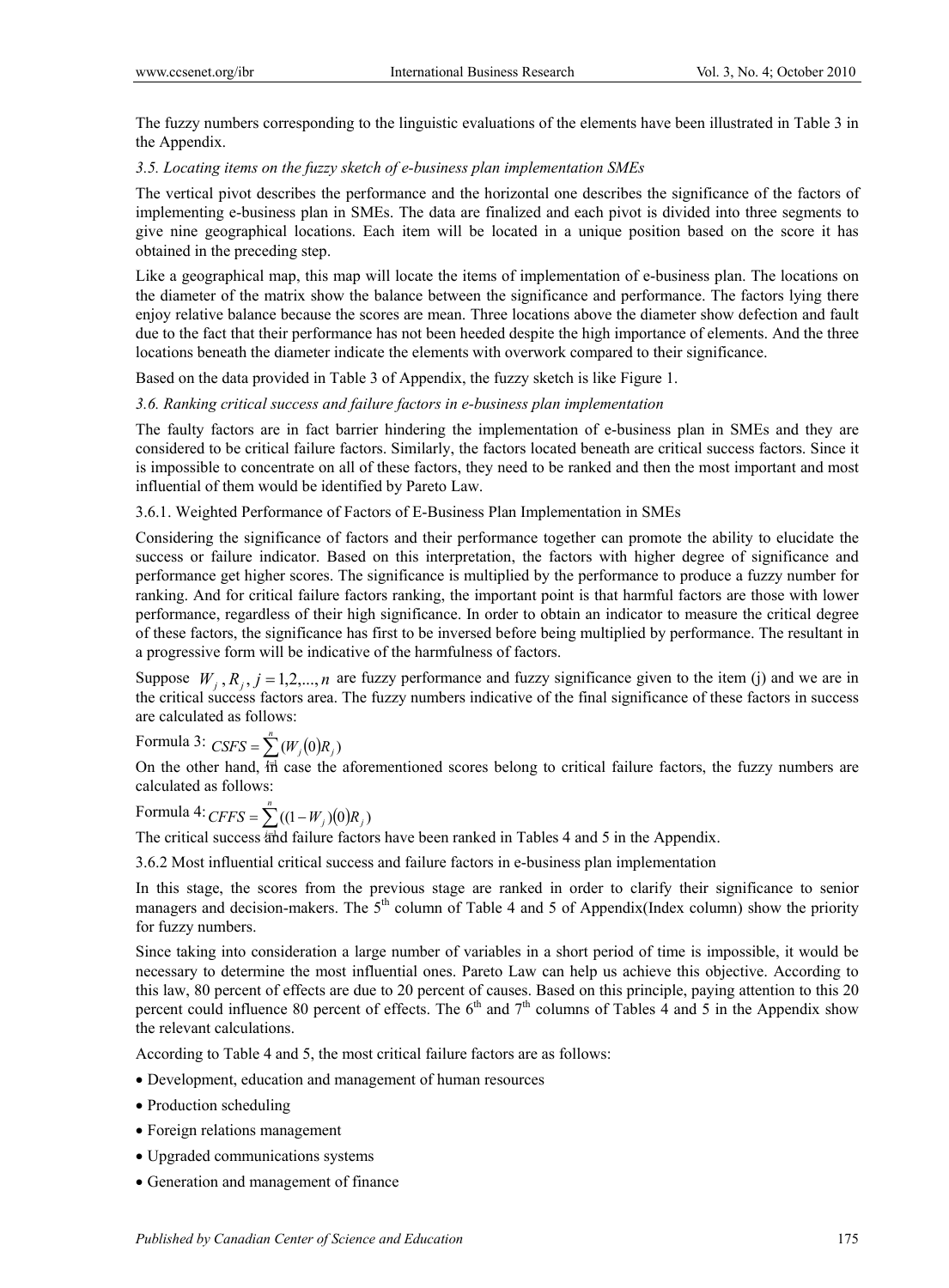And the most important critical success factors are:

- Price of commodities or services
- Performance of customers
- International relations

#### **4. Conclusion**

This research has been conduced to provide the grounds for implementing e-business plan in small and medium-sized enterprises. To that effect, the literature of the research and feedback of views of experts helped identify 61 elements within the framework of ten factors. The conclusion from fuzzy set was that the most important critical failure factors in the e-business plan included development, education and management of human resources, production scheduling, management of foreign relations, upgraded communications systems in the organization as well as generation and management of funds. The following points could be taken into account for improving the implementation job.

(1) Long-term planning to remove barriers to e-business and e-commerce

(2) Reconsidering the processes in small and medium-sized enterprises in order to serve customers based on competitive advantages due to IT and communications technology

(3) Convincing managers about their tasks vis-à-vis e-business plan

(4) Training the staff about new skills about e-business

(5) Regular investment in IT and communications to boost the security of electronic networks

(6) Employing prominent experts and qualified managers

(7) Management stability, reduced purge among decision-makers and setting a scheduling for e-business implementation

#### **References**

Akkeren, J. K. V and Cavaye, A. L. M. (2000). "Factors Influence on Entry-level Electronic Commerce Adoption in the Automobile Industry in Australia", *Working Paper*.

Biederman, D. (2000). "Ecommerce comes to Asia", *Traffic World* 26 (9) 23.

Ching-Torng, L. Hero, Ch. Po-Young, Ch. .(2005). "Agility index in the supply chain", I*nt. J. Production Economics*.34, Pp. 141-159

Cooper, J. and Burgess, L. (1999) "A model of Internet commerce adoption (MICA)", Idea Group Publishing, p.210.

Daniel, E.M. and Gkimshaw, D.J. (2002) "An exploratory comparison of electronic commerce adoption in large and small enterprises", *Journal of Technology*, Vol. 17, pp. 133-147.

Flynn, A. and Purchase, S. (2001). "Perceptions of Barriers to E-Commerce", ANZMAC Conference, 1st-5th December, Massey University, New Zealand.

Garbali Moqaddam and Eqdami (2003), "e-business, a requirement to global trade", *Tadbir,* 141.

Grandon, Elizabeth and Pearson, M. (2004)"Electronic commerce adoption: an empirical study of small and medium US businesses", *Information & Management*, 42, pp. 197-216.

Hanafizadeh, P. (2006). "E-commerce, definitions and barriers, Sharif university", Tehran, Iran.

Hayak, V. (2002). "Economics and knowledge", *Economical* N41, www.virtualschool.Edui/ Economicsandknowledge.Html.

Heck, E.V. and Ribbers, P.M. (1999)."The adoption and impact of EDI in Dutch firms", Proceedings of the 32nd Hawaii International Conference on System Science, pp.157-172.

Hilbert, M.(2001). "Latin America on its Path into the Digital Age: Where are we? "CEPAL/ECLAC, Santiago, Chile.

Kendall, Jon (2001)."Receptivity of Singapore"s SMEs to electronic commerce adoption", *Journal of Strategic Information System*, 10, pp. 223-242.

Kshetr,N. (2007). "Barriers to e-commerce and competitive business models in developing countries: A case study", *Electronic Commerce Research and Applications* 6 . 443–452.

Ling, C. (2001)."Model of factor influences on electronic commerce adoption diffusion", Curtin University of Technology, Working Paper, pp.10-16

Mercer, C. (2006). "Telecentres and transformations: modernizing Tanzania through the Internet", *African Affairs* 105, 243–264.

Molla, A. and Licker, P.S. (2005). "Perceived e-readiness factors in ecommerce adoption: an empirical investigation in a developing country", *International Journal of Electronic Commerce* 10 (1) pp.83–110.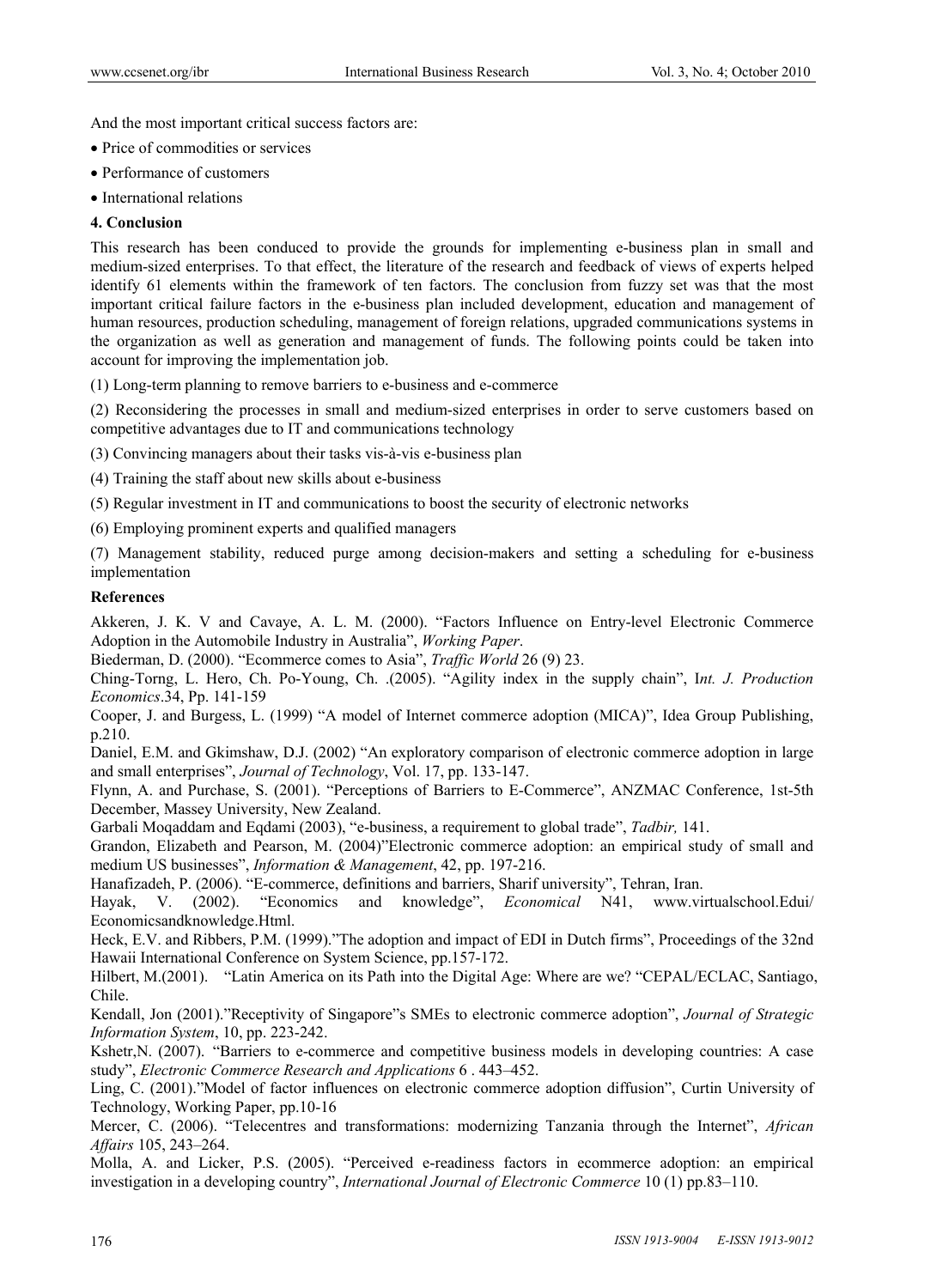Molla, A.and Licker, P.S. (2001).E-commerce systems success: An attempt to extend the Delone and Maclean Model of IS success, *Journal of Electronic Commerce Research*, Vol. 2, No.2, pp. 131-141.

Mukti, N. A. (2000). "Barriers to putting business on Internet in Malaysia", *The Electronic Journal of Information System in Developing Countries*, 2 (6), pp.1-6.

Ozer, Muammer. (2002). "Online business: tailoring your business environment in order to compete", *International Journal of Information Management*, No.14, pp.35-49.

Quaddus, Mohammed and Didi, Achjari. (2005). "A model for electronic commerce success" *Telecommunications Policy*, No. 29 , pp. 127-152

Rashid, M.A. and Qirim, N.A. (2001) "Ecommerce technology adoption framework by New Zealand SME's", *Research Letter of Information and Mathematical Science*, Vol 2, pp. 63-70.

Tigre, P.S. and Dedrick, J. (2004). "E-commerce in Brazil: local adaptation of a global technology, Electronic Markets" 14 (1) pp. 36–47.

UNCTAD, (2000). "Building Confidence: Electronic Commerce and Development", United Nations Conference on Trade and Development, Geneva.

Wang, J. C. and Tsai, K.H. (2002) " Factors in Taiwanese firm's decision to adopt electronic commerce: An empirical study", *The World Economy*, Vo. l25, November & August, pp. 1145-1167.

Wolcott, P., Mehruz Kamal, M. and Qureshi, S. (2008), "Meeting the challenges of ICT adoption by micro-enterprises", *Journal of Enterprise Information Management*, Vol. 21 No. 6,616-632.

## **Appendix**

Table 1. Factors of implementing e-business plan

| Factor               | <b>Items</b>                                              | Factor                 | <b>Items</b>                                 |  |
|----------------------|-----------------------------------------------------------|------------------------|----------------------------------------------|--|
|                      | Services to customers                                     |                        | Development, education and management of     |  |
|                      |                                                           | Management             | human resources                              |  |
|                      | Processing orders                                         |                        | Management of information resources and      |  |
|                      |                                                           |                        | systems                                      |  |
| <b>Supply</b>        | Transportation system                                     |                        | Management of physical and financial         |  |
| Chain                |                                                           |                        | resources                                    |  |
|                      | Production scheduling                                     |                        | Implementation of programs                   |  |
|                      | Inventory planning                                        |                        | Management of improvement and change         |  |
|                      | Sales and logistics                                       |                        | Management of foreign relations              |  |
|                      | Relations with vendors                                    |                        | Acquisition, creation and management of      |  |
|                      |                                                           |                        | finance                                      |  |
|                      | Good relations with customers                             |                        | Management of strategic projects             |  |
|                      | Providing services to customers                           |                        | Operation of informatics<br>section<br>and   |  |
| <b>Customer</b>      |                                                           |                        | connection to Internet network               |  |
|                      | Monitoring market changes and customer satisfaction       |                        | Wireless communications                      |  |
|                      | Performance of customers                                  | <b>Technical</b>       | Upgraded communications systems              |  |
|                      | Making the organization agile and flexible                | <b>Requirements</b>    | Systems analyzer presence                    |  |
| Competitor           | Benchmarking models of successful rivals                  |                        | Internet address (official website)          |  |
| Ś                    | Innovation in marketing                                   |                        | Emergency power system for the network       |  |
|                      | Winning foothold in markets where rivals are successful   |                        | High security of the network                 |  |
|                      | Conquering untapped markets where rivals are still absent |                        | International relations                      |  |
|                      | Signing strategic contracts                               | Financial              | Secure E-payment                             |  |
|                      | Price of commodities or services                          | <b>Infrastructures</b> | Development of credit cards                  |  |
| <b>Suppliers</b>     | Quality (the ranking earlier agreed upon)                 |                        | Development of banking network               |  |
|                      | On-time delivery                                          |                        | Organizational culture                       |  |
|                      | Financial capability of supplier to make repay debts      | Organization           | Size of the organization                     |  |
|                      | Geographical position of supplier                         | <b>Type</b>            | Contribution of senior managers              |  |
|                      | Continued improvement of services or commodities          |                        | Organizational structure                     |  |
|                      | Creativity                                                | <b>Productions</b>     | Designing products and services              |  |
|                      | Electronic contracts                                      | &                      | Evaluating<br>the effectiveness<br>of<br>new |  |
| Political &          |                                                           | <b>Services</b>        | products/services                            |  |
| Law                  | Electronic signature                                      |                        | Preparation for production                   |  |
| <b>Infrastructur</b> | Guaranteed operation                                      |                        | Innovation development process and offering  |  |
| es                   |                                                           |                        | new products or services                     |  |
|                      | Intellectual property rights law                          |                        | Output                                       |  |
|                      | Privacy                                                   |                        | Innovation in the production process         |  |
|                      | Cybercrimes                                               |                        |                                              |  |
|                      | Supporting consumers                                      |                        |                                              |  |
|                      | Customs duties                                            |                        |                                              |  |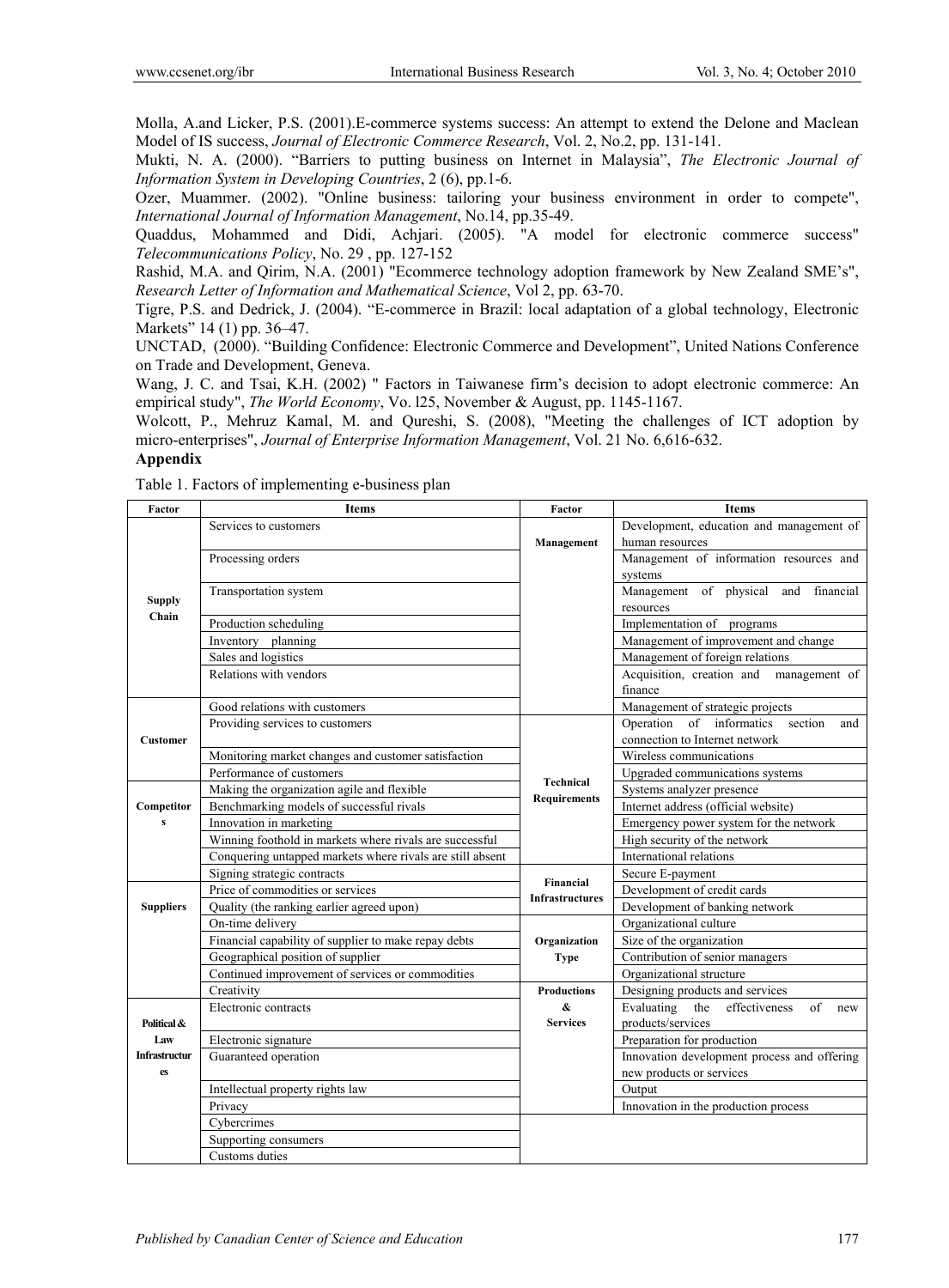## Table 2. Linguistic variable & Fuzzy numbers

| Linguistic variable | Value          |
|---------------------|----------------|
| Very Low            | (0, 0.5, 1.5)  |
| Low                 | (1, 2, 3)      |
| Fairley Law         | (2, 3.5, 5)    |
| Medium              | (3, 5, 7)      |
| Fairley High        | (5, 6.5, 8)    |
| High                | (7, 8, 9)      |
| Very High           | (8.5, 9.5, 10) |

Table 3. Fuzzy scores of importance and performance of items

|                | <b>Item</b>                                                            | Importance         | Performance        |
|----------------|------------------------------------------------------------------------|--------------------|--------------------|
| X1             | Development, education and management of human resources               | (8.43, 9.28, 7.36) | (3.20, 4.82, 6.44) |
| X <sub>2</sub> | Management of information resources and systems                        | (6.98, 8.07, 9.04) | (3.25, 4.79, 6.34) |
| X3             | Management of physical and financial resources                         | (6.60, 7.76, 8.82) | (3.80, 5.42, 7.03) |
| X4             | Implementation of programs                                             | (6.85, 7.98, 8.82) | (3.87, 5.41, 6.93) |
| X5             | Management of improvement and change                                   | (7.73, 7.94, 8.96) | (3.34, 4.86, 6.41) |
| X <sub>6</sub> | Management of foreign relations                                        | (7.05, 8.15, 9.08) | (3.01, 4.68, 6.36) |
| X7             | Acquisition, creation and management of finance                        | (4.06, 8.15, 9.08) | (3.37, 4.89, 6.45) |
| X8             | Management of strategic projects                                       | (6.48, 7.69, 8.79) | (3.82, 5.37, 6.91) |
| X9             | Operation of informatics section and connection to Internet<br>network | (6.55, 7.75, 8.82) | (3.15, 4.79, 6.45) |
| X10            | Wireless communications                                                | (6.45, 6.73, 8.73) | (3.27, 4.82, 6.38) |
| X11            | Upgraded communications systems                                        | (7.03, 8.11, 9.05) | (3.23, 4.69, 6.16) |
| X12            | Systems analyzer presence                                              | (6.35, 7.60, 8.73) | (2.84, 4.24, 5.67) |
| X13            | Internet address (official website)                                    | (7.43, 8.49, 9.32) | (4.39, 5.89, 7.39) |
| X14            | Emergency power system for the network                                 | (6.74, 7.88, 8.88) | (3.83, 5.42, 7)    |
| X15            | High security of the network                                           | (6.76, 7.94, 8.96) | (3.30, 4.93, 6.57) |
| X16            | International relations                                                | (5.55, 7.59, 8.39) | (3.31, 4.89, 6.48) |
| X17            | Secure E-payment                                                       | (6.47, 7.66, 8.75) | (3.30, 4.77, 6.23) |
| X18            | Development of credit cards                                            | (6.62, 7.80, 8.85) | (3.35, 5, 6.66)    |
| X19            | Development of banking network                                         | (6.04, 7.26, 8.41) | (3.02, 4.51, 6.01) |
| X20            | Organizational culture                                                 | (6.49, 7.67, 8.72) | (3.81, 5.3, 6.76)  |
| X21            | Size of the organization                                               | (6.47, 7.72, 8.80) | (3.10, 4.59, 6.10) |
| X22            | Contribution of senior managers                                        | (6.47, 7.70, 8.79) | (3.63, 5.21, 6.78) |
| X23            | Organizational structure                                               | (6.13, 7.37, 8.54) | (3.50, 5.16, 6.81) |
| X24            | Designing products and services                                        | (6.55, 7.75, 8.82) | (3.404.89, 6.38)   |
| X25            | Evaluating the effectiveness of new products/services                  | (6.32, 7.56, 8.71) | (3.34, 4.95, 6.57) |
| X26            | Preparation for production                                             | (6.77, 7.92, 8.95) | (4.25, 5.76, 7.25) |
| X27            | Innovation development process and offering new products/services      | (6.48, 7.66, 8.74) | (3.12, 4.64, 6.17) |
| X28            | Output                                                                 | (7.17, 8.25, 9.17) | (4.15, 5.68, 7.22) |
| X29            | Innovation in the production process                                   | (7.05, 8.15, 9.08) | (3.49, 5.10, 6.73) |
| X30            | Services to customers                                                  | (6.49, 7.67, 8.75) | (3.54, 5.07, 6.59) |
| X31            | Processing orders                                                      | (6.52, 7.71, 8.81) | (4.00, 5.55, 7.08) |
| X32            | Transportation system                                                  | (6.02, 7.33, 8.55) | (4.01, 5.54, 7.05) |
| X33            | Production scheduling                                                  | (6.82, 7.97, 8.98) | (2.83, 4.23, 5.69) |
| X34            | Inventory planning                                                     | (6.47, 7.70, 8.79) | (3.54, 4.94, 6.34) |
| X35            | Sales and logistics                                                    | (6.57, 7.74, 8.83) | (3.90, 5.48, 7.03) |
| X36            | Relations with vendors                                                 | (6.32, 7.54, 8.68) | (3.95, 5.56, 7.15) |
| X37            | Good relations with customers                                          | (6.15, 7.42, 8.61) | (3.42, 5, 6.57)    |
| X38            | Providing services to customers                                        | (6.67, 7.82, 8.86) | (4.10, 5.70, 7.29) |
| X39            | Monitoring market changes and customer satisfaction                    | (6.77, 7.92, 8.95) | (3.49, 5.09, 6.68) |
| X40            | Performance of customers                                               | (5.49, 6.87, 8.18) | (3.5,5.09,6.69)    |
| X41            | Making the organization agile and flexible                             | (6.21, 7.48, 8.64) | (3.34, 4.88, 6.42) |
| X42            | Benchmarking models of successful rivals                               | (7.10, 8.24, 9.16) | (3.46, 4.96, 6.43) |
| X43            | Innovation in marketing                                                | (7.03, 8.11, 9.05) | (3.27, 4.87, 6.48) |
| X44            | Winning foothold in markets where rivals are successful                | (7.23, 8.31, 9.21) | (3.46, 5.08, 6.71) |
| X45            | Conquering untapped markets where rivals are still absent              | (6.37, 7.62, 8.72) | (3.72, 5.31, 6.91) |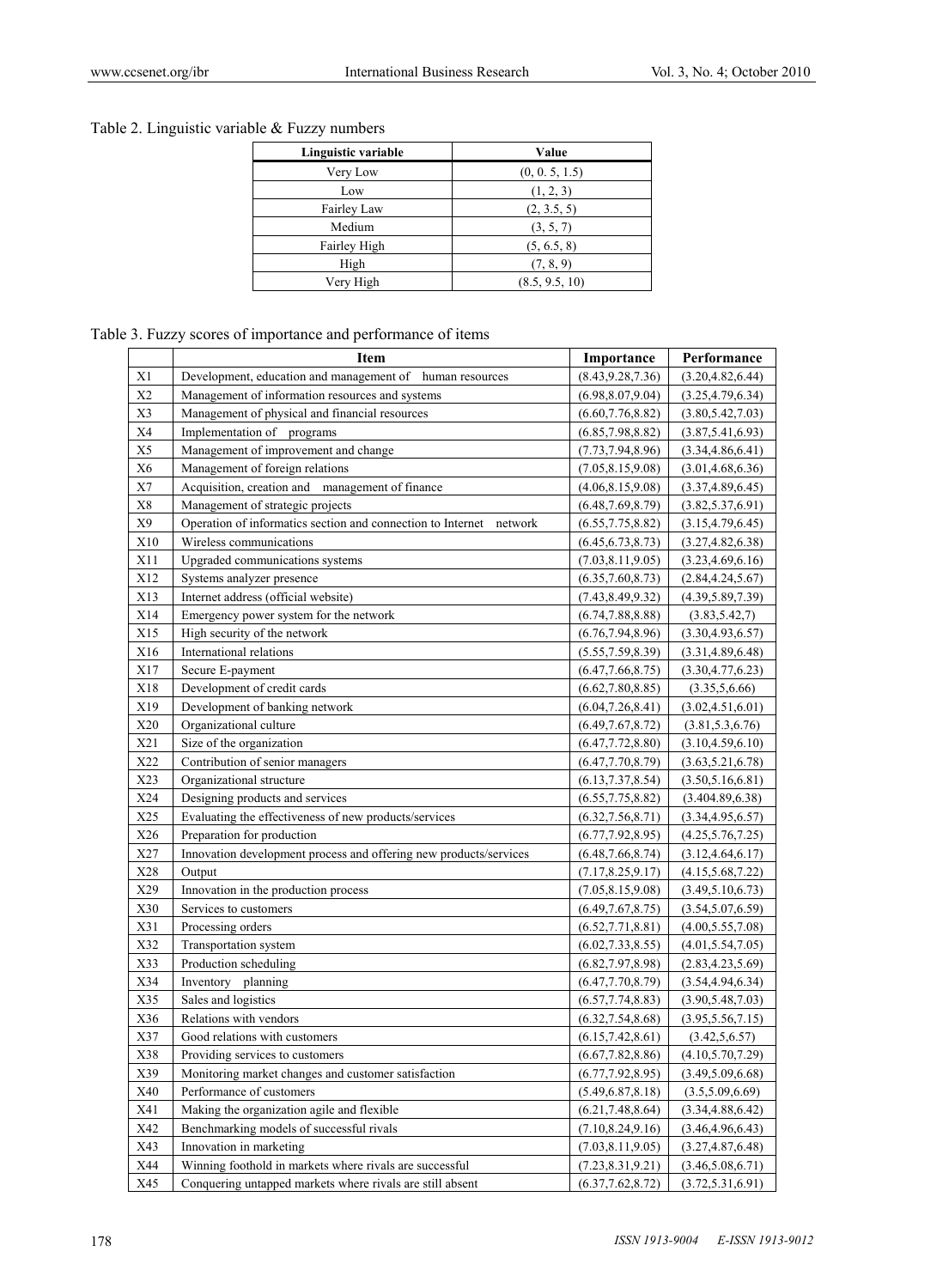| X46        | Signing strategic contracts                          | (7.09, 8.19, 9.11) | (3.90, 5.47, 7.04) |
|------------|------------------------------------------------------|--------------------|--------------------|
| X47        | Price of commodities or services                     | (5.59, 6.98, 8.30) | (3.45, 4.93, 6.42) |
| X48        | Quality (the ranking earlier agreed upon)            | (6.55, 7.71, 8.79) | (3.35, 4.87, 6.39) |
| X49        | On-time delivery                                     | (6.99, 8.10, 9.05) | (4.05, 5.64, 7.24) |
| X50        | Financial capability of supplier to make repay debts | (6.21, 7.48, 8.64) | (3.87, 5.40, 6.92) |
| X51        | Geographical position of supplier                    | (6.65, 7.82, 8.85) | (4.64, 6.09, 7.52) |
| X52        | Continued improvement of services or commodities     | (6.51, 7.68, 8.75) | (4.25, 5.80, 7.33) |
| X53        | Creativity                                           | (6.82, 7.96, 8.95) | (3.54, 5.08, 6.62) |
| X54        | Electronic contracts                                 | (7.15, 8.26, 9.16) | (3.41, 4.98, 6.53) |
| X55        | Electronic signature                                 | (6.95, 8.07, 9.03) | (3.29, 4.79, 6.31) |
| X56        | Guaranteed operation                                 | (6.81, 7.93, 8.95) | (3.31, 4.95, 6.59) |
| X57        | Intellectual property rights law                     | (6.97, 8.12, 9.08) | (3.42, 4.97, 6.51) |
| X58        | Privacy                                              | (6.37, 7.62, 8.72) | (3.53, 5.15, 6.78) |
| X59        | Cybercrimes                                          | (6.97, 8.09, 9.05) | (3.04, 4.68, 6.33) |
| <b>X60</b> | Supporting consumers                                 | (6.65, 7.84, 8.89) | (4.05, 5.65, 7.23) |
| X61        | Customs duties                                       | (7.06, 8.17, 9.10) | (3.93, 5.51, 7.09) |

Table4. Prioritizing critical failure factors

| <b>Items</b> | Importance         | Performance        | $((1-W_{J})(0)R_{J})$ | <b>Index</b> | <b>Relative</b> | Accumulative |
|--------------|--------------------|--------------------|-----------------------|--------------|-----------------|--------------|
|              |                    |                    |                       |              | Importance      | Frequency    |
| X1           | (8.43, 9.28, 7.36) | (3.20, 4.82, 6.44) | (2.27, 7.55, 16.9)    | 0.556        | 0.045           | 0.045        |
| X33          | (6.82, 7.97, 8.98) | (2.83, 4.23, 5.69) | (2.87, 8.56, 18.0)    | 0.551        | 0.044           | 0.089        |
| X6           | (7.05, 8.15, 9.08) | (3.01, 4.68, 6.36) | (2.74, 8.63, 18.7)    | 0.550        | 0.044           | 0.133        |
| X11          | (7.03, 8.11, 9.05) | (3.23, 4.69, 6.16) | (3.05, 8.83, 18.2)    | 0.550        | 0.044           | 0.177        |
| X7           | (4.06, 8.15, 9.08) | (3.37, 4.89, 6.45) | (3.07, 9.03, 18.9)    | 0.548        | 0.044           | 0.221        |
| X2           | (6.98, 8.07, 9.04) | (3.25, 4.79, 6.34) | (3.10, 9.24, 19.1)    | 0.548        | 0.044           | 0.264        |
| X29          | (7.05, 8.15, 9.08) | (3.49, 5.10, 6.73) | (3.18, 9.40, 19.8)    | 0.546        | 0.044           | 0.308        |
| X12          | (6.35, 7.60, 8.73) | (2.84, 4.24, 5.67) | (3.48, 10.0, 20.7)    | 0.543        | 0.044           | 0.352        |
| X21          | (6.47, 7.72, 8.80) | (3.10, 4.59, 6.10) | (3.59, 10.1, 20.6)    | 0.542        | 0.043           | 0.395        |
| X27          | (6.48, 7.66, 8.74) | (3.12, 4.64, 6.17) | (3.43, 10.1, 21.2)    | 0.541        | 0.043           | 0.438        |
| X4           | (6.85, 7.98, 8.82) | (3.87, 5.41, 6.93) | (3.71, 10.4, 21.5)    | 0.541        | 0.043           | 0.482        |
| X9           | (6.55, 7.75, 8.82) | (3.15, 4.79, 6.45) | (3.93, 10.8, 21.7)    | 0.541        | 0.043           | 0.525        |
| X17          | (6.47, 7.66, 8.75) | (3.30, 4.77, 6.23) | (3.97, 10.8, 21.8)    | 0.540        | 0.043           | 0.568        |
| X10          | (6.45, 6.73, 8.73) | (3.27, 4.82, 6.38) | (3.72, 10.7, 22.2)    | 0.539        | 0.043           | 0.612        |
| X14          | (6.74, 7.88, 8.88) | (3.83, 5.42, 7)    | (4.01, 10.9, 21.9)    | 0.539        | 0.043           | 0.655        |
| X42          | (7.10, 8.24, 9.16) | (3.46, 4.96, 6.43) | (4.10, 11.1, 22.0)    | 0.539        | 0.043           | 0.698        |
| X43          | (7.03, 8.11, 9.05) | (3.27, 4.87, 6.48) | (3.84, 10.9, 22.4)    | 0.539        | 0.043           | 0.741        |
| X44          | (7.23, 8.31, 9.21) | (3.46, 5.08, 6.71) | (4.26, 11.3, 22.3)    | 0.539        | 0.043           | 0.784        |
| X53          | (6.82, 7.96, 8.95) | (3.54, 5.08, 6.62) | (4.13, 11.4, 22.6)    | 0.539        | 0.043           | 0.827        |
| X54          | (7.15, 8.26, 9.16) | (3.41, 4.98, 6.53) | (4.25, 11.4, 22.7)    | 0.539        | 0.043           | 0.871        |
| X55          | (6.95, 8.07, 9.03) | (3.29, 4.79, 6.31) | (3.66, 10.5, 21.5)    | 0.539        | 0.043           | 0.914        |
| X57          | (6.97, 8.12, 9.08) | (3.42, 4.97, 6.51) | (4.51, 12.2, 24.3)    | 0.539        | 0.043           | 0.957        |
| X59          | (6.97, 8.09, 9.05) | (3.04, 4.68, 6.33) | (2.89, 8.71, 18.6)    | 0.539        | 0.043           | 1.000        |